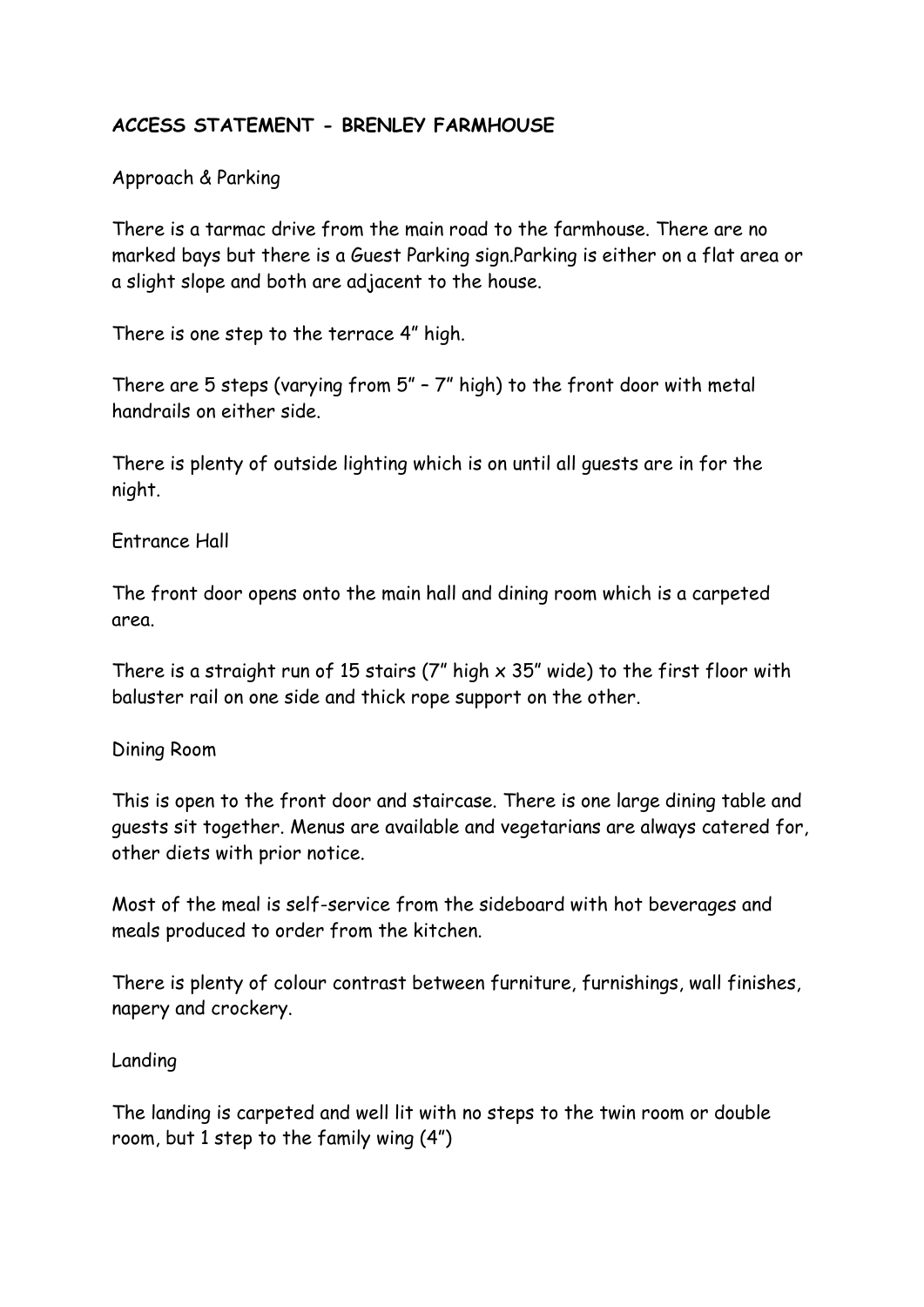There is a guest fridge containing fresh milk and bottled water and available for guests to use for their own storage

There is also a chest with information on eating out and some promotional literature

### Double/Family Suite with en-suite bathroom

This is in effect a private wing of the house. Access is through a door with 4" step onto a private landing and door to the main room. The main bedroom is 21'9" x 13'9" max and contains a standard double bed at 21" high. There is a central light, 2 pairs of wall lights and a multi pendant over the sofa. There are bedside tables either side of the bed with adjustable lamps and switches in the flex; the beds are equipped with electric under blankets which have individual controls. There is an en-suite bathroom within this bedroom, with 1500mm bath with non-slip surface and hand rails. The shower over the bath is mains fed with a 4 way fold glass screen; there is a standard height WC and vanity unit with lever taps, mirror and light above; there is a shaver socket to the side of the mirror.

The hostess tray is on top of a bookcase and the kettle point is also at this level. There is also a coffee table, 3 seat sofa, dressing table, wooden chair and mirror, with the TV/DVD player and built in cupboards with extra blankets/pillows. The style is contemporary with good colour contrasts between carpet, wall finishes, furniture and fittings.

There is an adjacent bedroom for children (or 1 adult) with a single bed and double sofa bed, again in similar style. There is a dressing table and chair, built in wardrobe cupboard and another cupboard with the hostess tray and TV/DVD player. A kettle is not normally supplied for this room.

### Twin Bedroom with en-suite Bathroom

This bed room is directly opposite the top of the stairs with level access. The room measures 11'9"x13' and contains two standard 3' beds which are 24" to the top of the mattress; there is 18" between the beds, with access to both sides of one bed and to one side of the other bed; each bed has an electric under blanket. There is a bedside table between the two beds with a table lamp, radio/alarm clock and also a pull cord for the main central light, there is also a standard lamp beside the armchairs. There are two easy chairs which are firm based at 19" high with cushions and a coffee table. The TV/DVD has a remote control; there is a dressing table with wooden stool; built in wardrobe with extra pillows, blankets and bathrobes and a tall chest of drawers. The hostess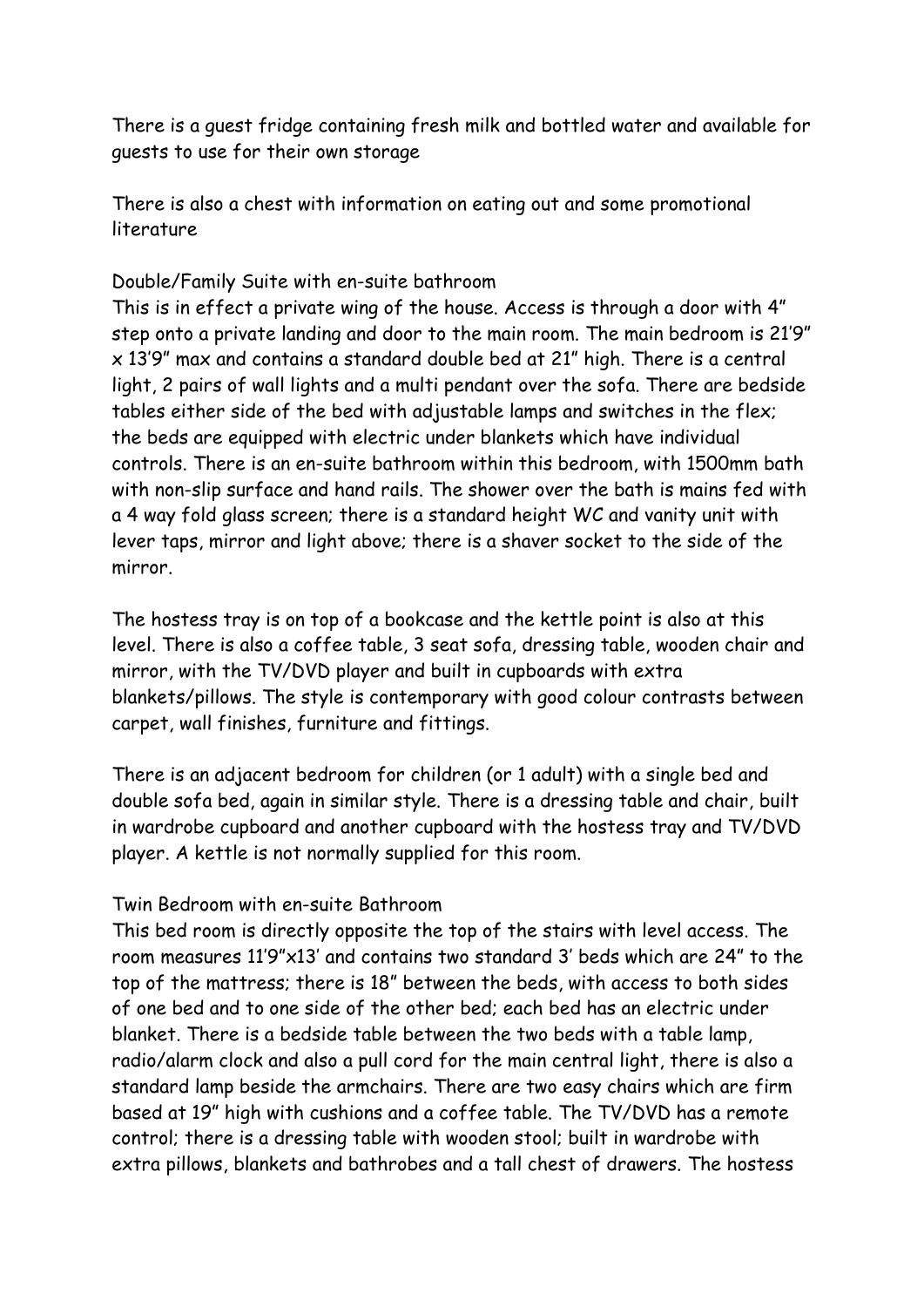tray is on the dressing table and the electric point is at skirting board level. The floor is carpeted and the furnishings, furniture and wall finishes offer good contrasts.

The bathroom contains bath with shower over (mains hot water through mixer) and folding glass doors from the tap end; the base of the bath has a non-slip surface and there are hand rails on either side of the bath. There is a wash hand basin with lever action taps, electric shaver point with the light over the mirror and dual flush WC. The floor is non-slip cushion flooring and there is a second door directly onto the landing, if required.

## Double Bedroom with En-Suite Shower Room

The double room is  $17' \times 16'9''$  and is carpeted. The bed is 6' wide and 24" high, with tables on either side with sensored, touch base lamps and clock/radio alarm. The bed has an electric under blanket with individual controls. The wash hand basin in the room has lever taps and shaver point in the light over the mirror. The hostess tray is on the chest of drawers and the power point is at table top height.

There are two armchairs, coffee table 12" high, TV/DVD on a turntable, dressing table and stool and wardrobe (with extra pillows and blankets). There is good contrast between furniture, furnishing and wall finishes. The room has 3 double wall lights as well as the bedside lights.

There is a separate WC and shower. The shower has 1 step (7") up into the room and the shower cabinet is spacious and curved with a sliding door (electric, thermostatically controlled hot water). There is an electric towel rail in the room and toweling bath robes.

## Fire Alarms

The house is hard wired throughout with smoke detectors on the landing and dining room. Fire Notices are provided in each room and there are water extinguishers on the private wing landing and at the top of the main stairs.

## Gardens

There is access around the side of the house through a gate to the back garden which is flat and lawned with level brick pathways. There is access to the orchard though a side gate but this is onto typical orchard grassland and may be